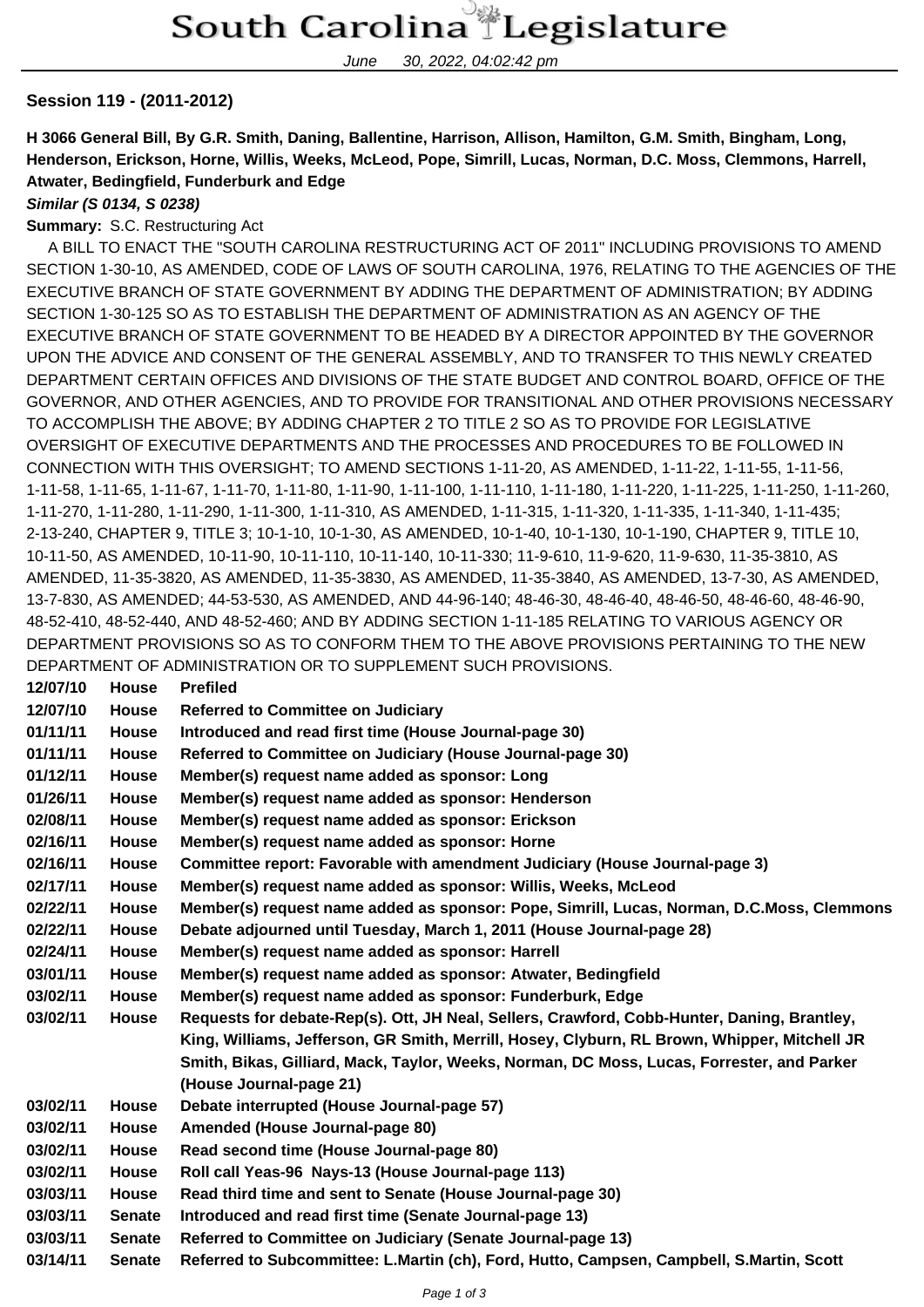## South Carolina Legislature

June 30, 2022, 04:02:42 pm

**04/06/11 Senate Committee report: Majority favorable with amend., minority unfavorable Judiciary (Senate Journal-page 16) 05/25/11 Senate Special order, set for May 25, 2011 (Senate Journal-page 33) 06/01/11 Senate Read second time (Senate Journal-page 197) 06/01/11 Senate Roll call Ayes-39 Nays-0 (Senate Journal-page 197) 06/02/11 Senate Committee Amendment Amended (Senate Journal-page 31) 06/02/11 Senate Debate interrupted (Senate Journal-page 31) 01/12/12 Senate Debate interrupted (Senate Journal-page 20) 01/17/12 Senate Debate interrupted (Senate Journal-page 15) 01/18/12 Senate Committee Amendment Amended and Adopted (Senate Journal-page 26) 01/18/12 Senate Debate interrupted (Senate Journal-page 26) 01/19/12 Senate Debate interrupted (Senate Journal-page 7) 01/25/12 Senate Debate interrupted (Senate Journal-page 13) 01/25/12 Scrivener's error corrected 01/26/12 Senate Debate interrupted (Senate Journal-page 16) 01/31/12 Senate Amended (Senate Journal-page 25) 01/31/12 Senate Debate interrupted (Senate Journal-page 25) 02/01/12 Senate Debate interrupted (Senate Journal-page 50) 02/02/12 Senate Debate interrupted (Senate Journal-page 36) 02/07/12 Senate Amended (Senate Journal-page 35) 02/07/12 Senate Debate interrupted (Senate Journal-page 35) 02/08/12 Senate Amended (Senate Journal-page 24) 02/08/12 Senate Debate interrupted (Senate Journal-page 24) 02/09/12 Senate Debate interrupted (Senate Journal-page 20) 02/14/12 Senate Amended (Senate Journal-page 17) 02/14/12 Senate Debate interrupted (Senate Journal-page 17) 02/15/12 Senate Amended (Senate Journal-page 13) 02/15/12 Senate Debate interrupted (Senate Journal-page 13) 02/16/12 Senate Amended (Senate Journal-page 14) 02/16/12 Senate Read third time and returned to House with amendments (Senate Journal-page 14) 02/16/12 Senate Roll call Ayes-40 Nays-0 (Senate Journal-page 14) 02/21/12 Scrivener's error corrected 02/21/12 Scrivener's error corrected 02/23/12 House Debate adjourned until Wed., 02-29-12 (House Journal-page 65) 03/01/12 House Debate adjourned until Tues., 03-06-12 (House Journal-page 43) 03/07/12 House Debate adjourned until Tues., 03-20-12 (House Journal-page 26) 03/22/12 House Debate adjourned until Tues., 03-27-12 (House Journal-page 51) 03/28/12 House Debate adjourned until Thur., 03-29-12 (House Journal-page 58) 03/29/12 House Debate adjourned until Tues., 04-17-12 (House Journal-page 54) 04/18/12 House Debate adjourned until Thur., 04-19-12 (House Journal-page 28) 04/19/12 House Debate adjourned until Tues., 04-24-12 (House Journal-page 29) 04/24/12 House Debate adjourned until Wed., 04-25-12 (House Journal-page 59) 04/25/12 House Debate adjourned until Thur., 04-26-12 (House Journal-page 38) 04/26/12 House Debate adjourned until Tues., 05-01-12 (House Journal-page 67) 05/01/12 House Debate adjourned until Wed., 05-02-12 (House Journal-page 49) 05/02/12 House Debate adjourned (House Journal-page 47) 05/02/12 House Senate amendment amended (House Journal-page 75) 05/02/12 House vote on amd 2a (House Journal-page 253) 05/02/12 House Roll call Yeas-71 Nays-33 (House Journal-page 253) 05/02/12 House vote on amd 8a (House Journal-page 282) 05/02/12 House Roll call Yeas-99 Nays-0 (House Journal-page 282) 05/02/12 House vote on amd 11a (House Journal-page 284) 05/02/12 House Roll call Yeas-99 Nays-0 (House Journal-page 284)**